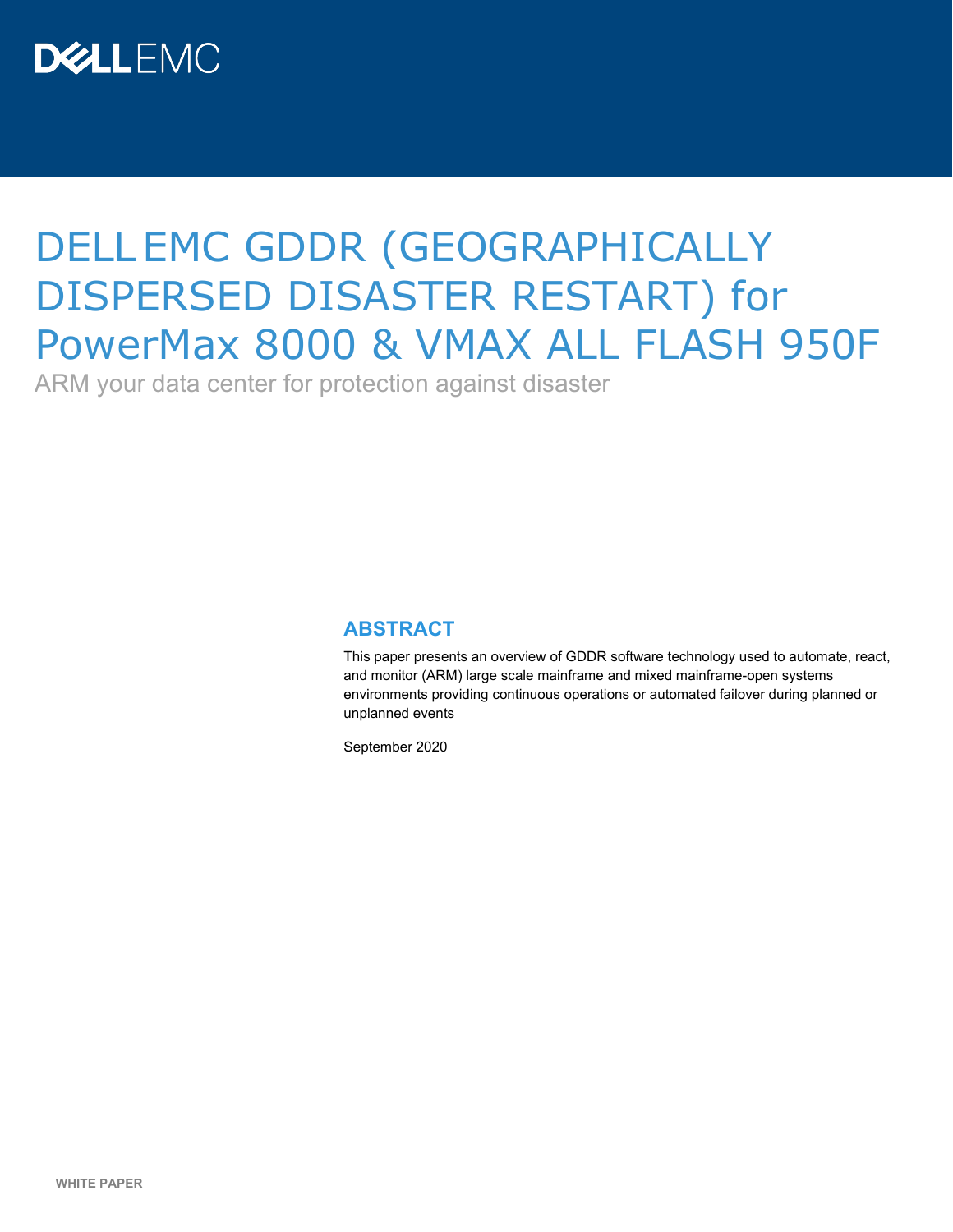# **Revisions**

| ∣ Date         | <b>Description</b>                                                                                                           |
|----------------|------------------------------------------------------------------------------------------------------------------------------|
| August 2019    | Revision 0.4 which includes content related to GDDR 5.2 (Q3 2019) as well as<br>reformatting and attributions of release 0.3 |
| September 2020 | Revision 0.5 which includes content related to GDDR 5.3 (Q3 2020) as well as<br>reformatting and attributions of release 0.4 |

# Acknowledgements

This paper was produced by the following: Authors: Brett Quinn, Bruce Klenk, Paul Scheuer Support: Mainframe Corporate Systems Engineering

The information in this publication is provided as is. Dell Inc. makes no representations or warranties of any kind with respect to the information in this publication and specifically disclaims implied warranties of merchantability or fitness for a particular purpose.

Use, copying, and distribution of any software described in this publication requires an applicable software license. Copyright © 2020 Dell Inc. or its subsidiaries. All Rights Reserved. Dell, EMC, and other trademarks are trademarks of Dell Inc. or its subsidiaries. Other trademarks may be the property of their respective owners. September 2020. White paper h13805.5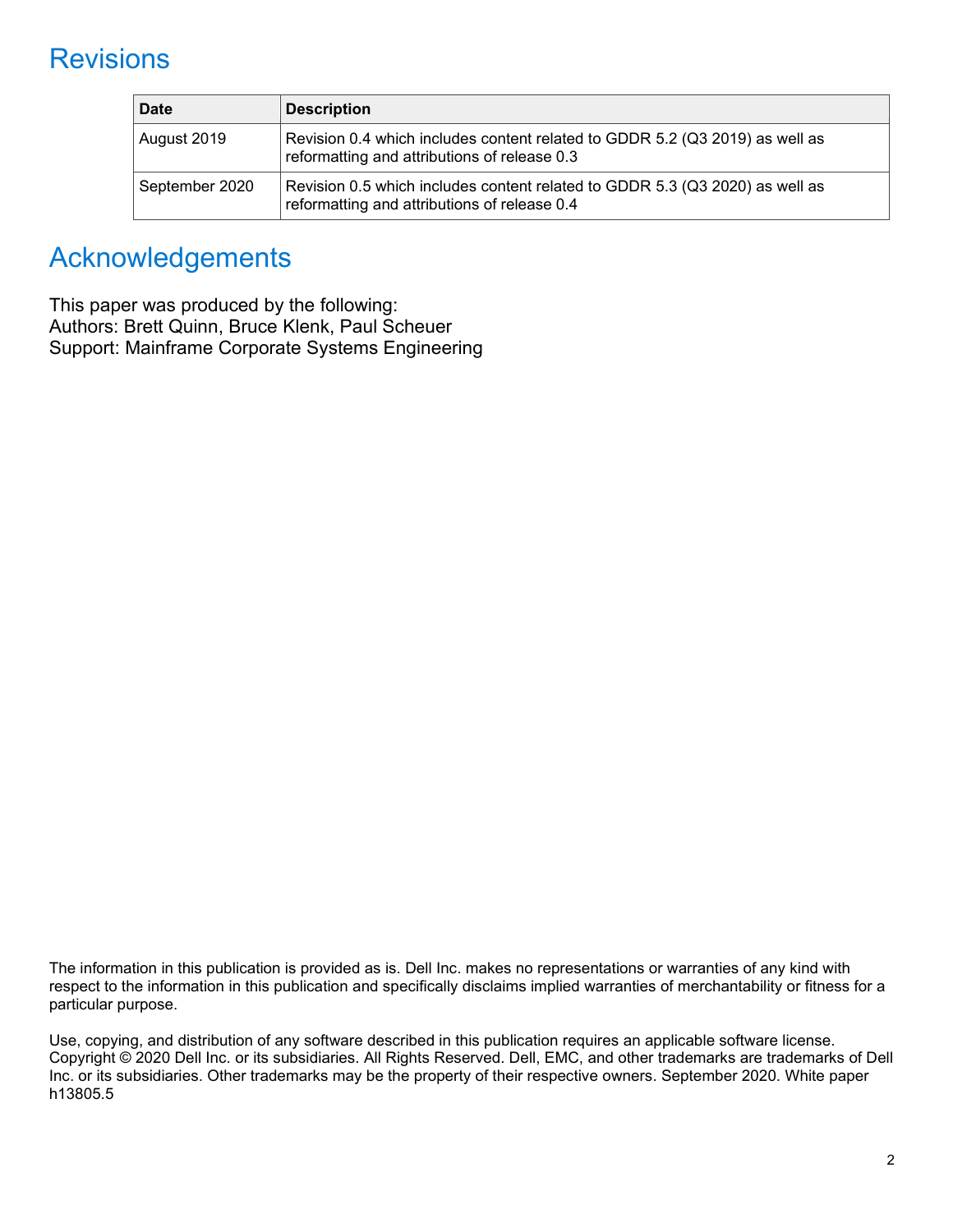# **CONTENTS**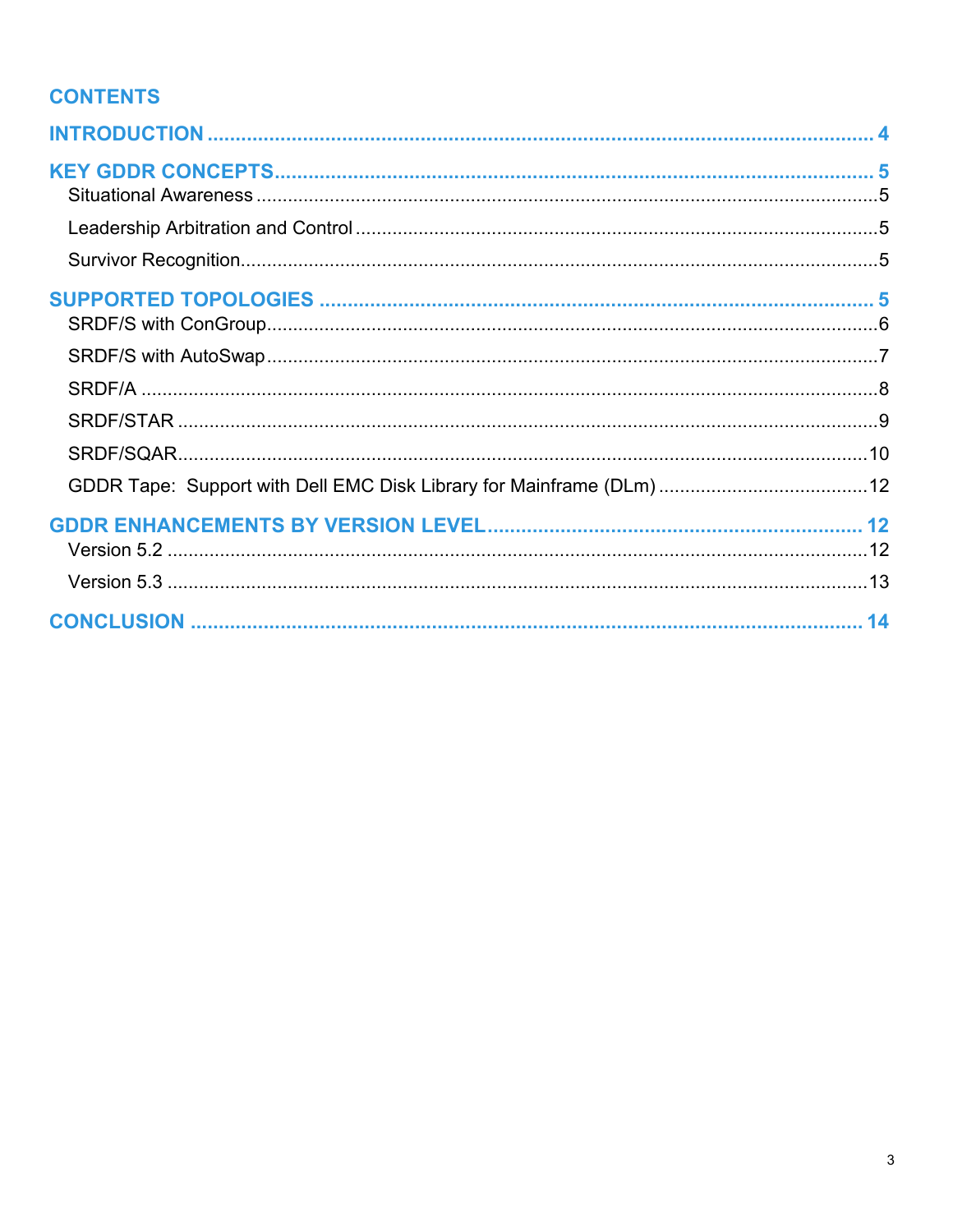### <span id="page-3-0"></span>**Introduction**

GDDR is a mainframe software product that *automates* business recovery procedures by *reacting* to events that its *monitoring* capability detects in the data center. These three functions: automate, react and monitor (ARM) combine to enable continuous operations across both planned and unplanned outages. GDDR is designed to perform planned data center site switch operations as well as to restart operations following disasters ranging from the loss of compute capacity and/or disk array access, through to total loss of a single data center or a regional disaster, including the loss of dual data centers. GDDR achieves this goal by providing automation to complement the functionality of the Dell EMC hardware and software products required for business restart.

Because GDDR provides system restart following disasters, it does not reside in the same systems that it is seeking to protect. GDDR resides on separate logical partitions (LPARs) from those that run application



workloads. For example, in a three data center SRDF/STAR configuration, GDDR is installed on a control LPAR at each site. Each GDDR node is aware of the other two GDDR nodes via network connections between each site. This awareness enables the monitoring that is required to react to disasters, identify survivors, nominate the leader and then automate the necessary actions to resume operations at one of the customer-chosen surviving sites.

To achieve the task of business restart, GDDR automation extends well beyond the disk layer where Dell EMC has traditionally focused and into the host operating system layer. It is at this layer that sufficient controls and access to third party software and hardware products exist to enable Dell EMC to provide automated recovery services.

GDDR is unique in that it uses an expert system—application of knowledge engineering—to dynamically create an automation script to handle a planned or unplanned event. As a result GDDR is a single product. It can handle the complexity and variability of 13 different customer configurations of sites and software products. Competitors use "versions" of their base software to deal with these configuration differences. This makes it difficult or impossible to move from one configuration type to another without completely re-engineering the solution. For GDDR environments, that's simply a matter of re-describing the configuration via parameters and rerunning discovery utility software.



Figure 1: GDDR/Star with AutoSwap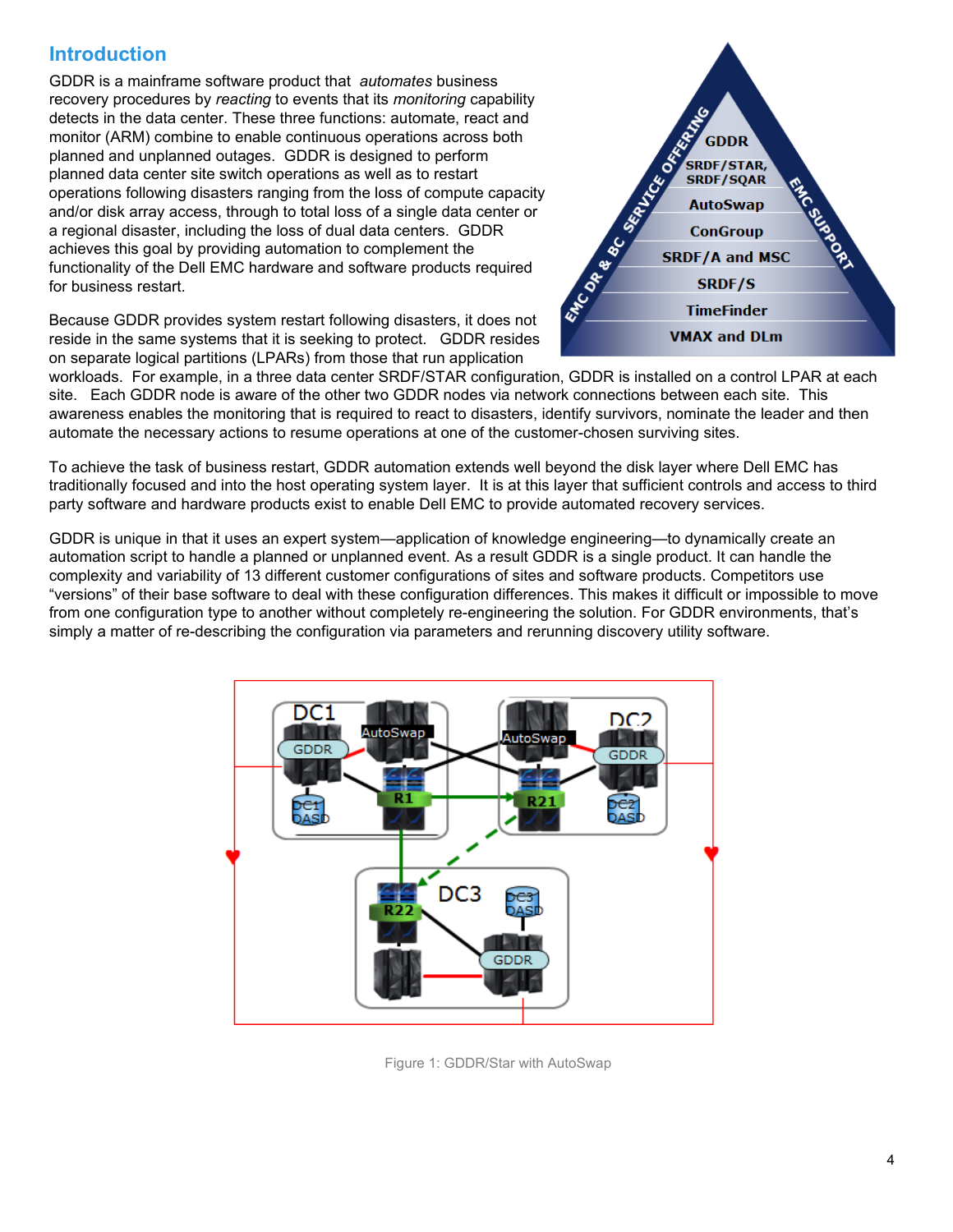# <span id="page-4-0"></span>**Key GDDR Concepts**

GDDR brings some important concepts to the deployment and operation of Dell EMC business continuity technology:

- Situational Awareness
- **Survivor Recognition**
- Leadership Arbitration and Control

#### <span id="page-4-1"></span>**Situational Awareness**

GDDR brings *situational awareness* to Dell EMC business continuity technology. For example, GDDR is able to distinguish between network outages – SRDF link drops – versus real disasters. This awareness is achieved by periodic exchange of dual-direction heartbeats between the GDDR LPARs. It seems like a simple notion, but to a foundation technology such as SRDF/A there is no means to determine the difference between a link outage and a real disaster.

#### <span id="page-4-2"></span>**Leadership Arbitration and Control**

GDDR operates in a Master Owner/ Non-Owner in relation to other GDDR control LPARs. In a three site topology, the GDDR master C-System would normally reside at the DC2 location. However, if the DC2 location is destroyed – or the GDDR C-System itself fails, then one of the surviving GDDR C-Systems will assume the role of the GDDR Master.

Changes to GDDR configuration information can only be made on the GDDR Master C-System. GDDR propagates these changes to the subordinate GDDR systems using inter-system communications facilities built into GDDR.

Restart procedures following disasters are coordinated from the GDDR Master C-System.

#### <span id="page-4-3"></span>**Survivor Recognition**

Without automation software, replication technologies do not act on disaster situations to achieve recovery. GDDR has built in intelligence to "look out for" other GDDR systems; constantly checking for disaster situations and constantly ensuring that other GDDR systems are "healthy". This constant checking allows GDDR to recognize and act on potential disaster situations, even if only one GDDR system survives.

### <span id="page-4-4"></span>**Supported Topologies**

A Dell EMC GDDR complex consists of GDDR control systems (C-Systems), z/OS and open systems hosts, and Dell EMC PowerMax 8000 and or VMAX storage systems which support an organization's mission-critical workload. GDDR is unique in the ability of a single GDDR complex to support multiple z/OS parallel sysplexes and can manage both CKD and FBA disk, providing an enterprise-wide disaster restart solution.

Dell EMC GDDR is available in the following configurations:

- Two site:
	- o SRDF/S with ConGroup The 2-site SRDF/S with ConGroup configuration provides disaster restart capabilities at site DC2.
	- $\circ$  SRDF/S with AutoSwap The 2-site SRDF/S with AutoSwap configuration provides for continuous availability through device failover between DC1 and DC2.
	- $\circ$  SRDF/A The 2-site SRDF/A configuration provides disaster restart capabilities at site DC3.
- Three site:
	- $\circ$  SRDF/Star with ConGroup— The 3-site SRDF/Star configuration provides disaster restart capabilities at either DC2 or DC3. Concurrent and Cascaded SRDF support options further minimize the DC3 recovery time objective.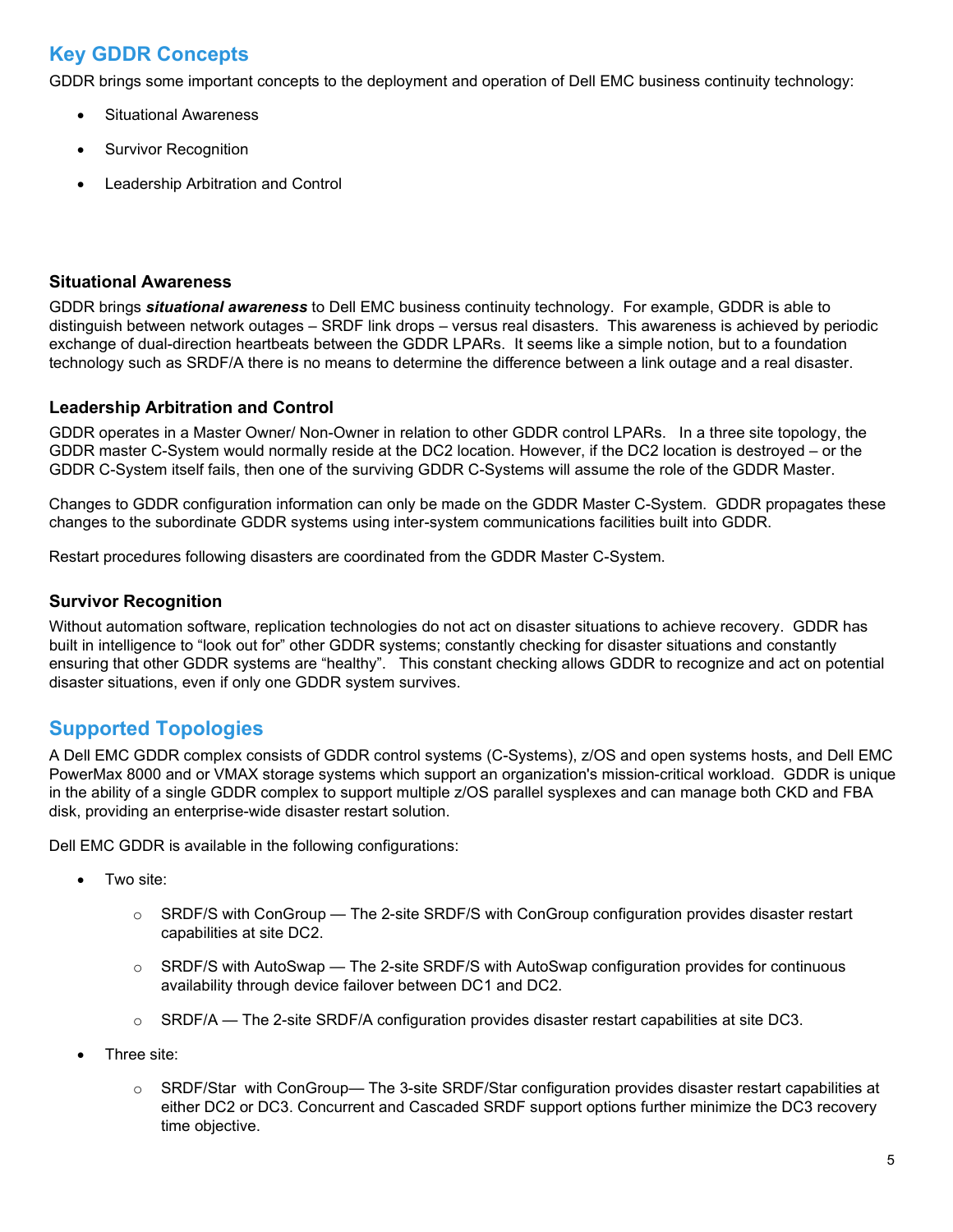- 2-site SRDF/Star—A variant of 3-site SRDF/Star with ConGroup, this configuration supports a DC2 site with no host and the PowerMax 8000 or VMAX acting as a 'data bunker'.
- $\circ$  SRDF/Star with AutoSwap— The 3-site SRDF/Star configuration provides both continuous availability between DC1 and DC2 as well as disaster restart capabilities at either DC2 or DC3. Concurrent and Cascaded SRDF support options further minimize the DC3 recovery time objective.
- Four Site:
	- $\circ$  SRDF/SQAR with AutoSwap The 4-site SRDF/SQAR with AutoSwap configuration provides for continuous availability through device failover between DC1 and DC2 as well as continuous disaster recovery protection through redundant SRDF/A replication out of region to DC3 and DC4.

GDDR can be customized to operate in any of these configurations. GDDR functionality is controlled by a parameter library. During GDDR implementation, this parameter library is customized to reflect:

- The prerequisite Dell EMC software components
- The desired data center topology (two-site ,three-site, four-sire, synchronous or asynchronous, concurrent and/or cascaded).

#### <span id="page-5-0"></span>**SRDF/S with ConGroup**

The 2-site SRDF/S with ConGroup configuration provides disaster restart capabilities at site DC2. Figure 2 illustrates GDDR operation in the SRDF/S with Consistency Group environment.



Figure 2 GDDR SRDF/S with ConGroup

Figure 2 shows the two GDDR C-Systems with their heartbeat communication paths, separate from the production disk and computer facilities. Each of the DC1 and DC2 production z/OS LPARs has Dell EMC Consistency Group (ConGroup) software installed. SRDF/S and ConGroup ensure that at the point that GDDR receives notification of an unplanned or failure event, a point of consistency is already achieved.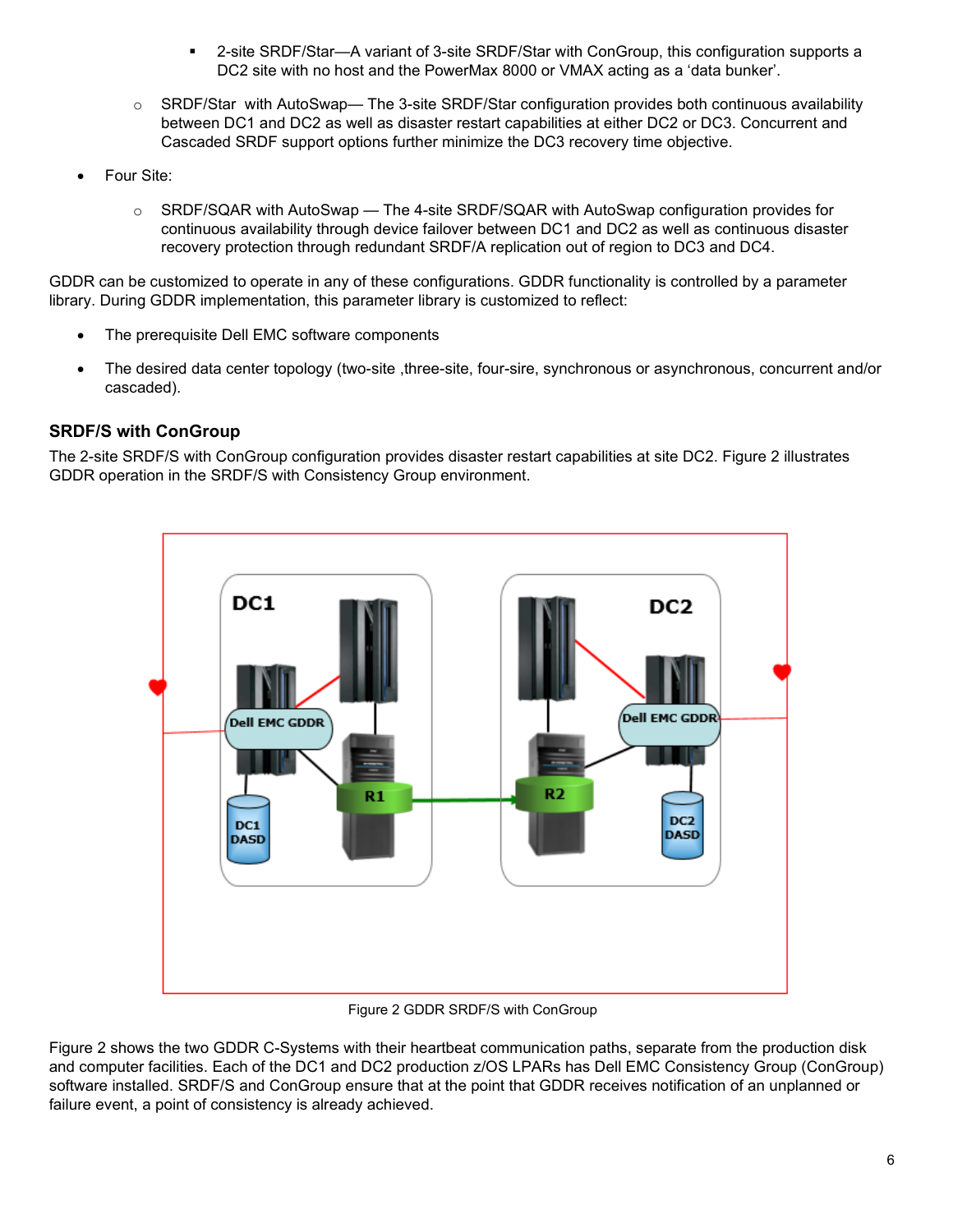In this environment, GDDR can do the following:

- Manage planned site swaps
- Restart processing at the secondary site following unplanned primary site events
- Perform standard operational tasks:
	- o IPL, system reset, activate, deactivate
	- o Trigger stop/start of business workloads
- Actively monitor for unplanned/failure events
	- o Sites
	- o Systems
	- o Loss of SRDF/S
	- o ConGroup trip
	- o Inter-site communication failure

#### <span id="page-6-0"></span>**SRDF/S with AutoSwap**

The 2-site SRDF/S with AutoSwap configuration provides for near-continuous availability through device failover between DC1 and DC2. Figure 3 illustrates GDDR operation in the SRDF/S with AutoSwap environment.



Figure 3 GDDR SRDF/S with AutoSwap

As Figure 3 shows, the relationship between the DC1 and DC2 sites is maintained through SRDF/S replication of primary disk images at DC1 to DC2. Both open systems (FBA) and mainframe (CKD) disk images can be replicated.

Figure 3 shows the two GDDR C-Systems with their heartbeat communication paths, separate from the production disk and computer facilities. Each of the DC1 and DC2 production z/OS LPARs has AutoSwap and Consistency Group (ConGroup) software installed. AutoSwap and ConGroup ensure that a point of consistency exists whenever Dell EMC GDDR receives notification of an unplanned or failure event.

In this environment, GDDR can do the following: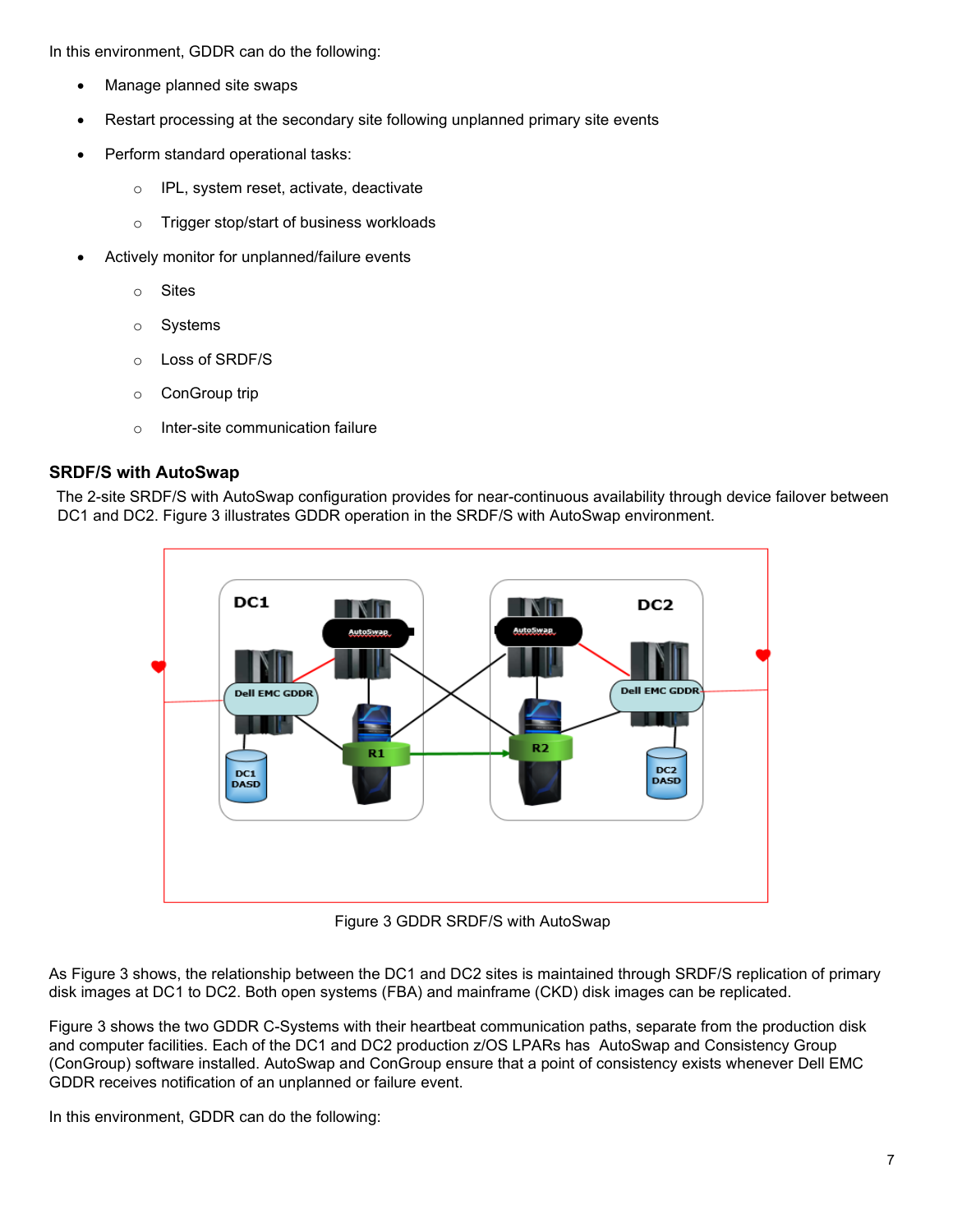- Manage planned site swaps
- Manage recovery after unplanned site swaps
- Perform standard operational tasks:
	- o IPL, system reset, activate, deactivate
	- o Trigger stop/start of business workloads
- Actively monitor for unplanned/failure events
	- o Sites
	- o Systems
	- o Loss of SRDF/S
	- o ConGroup trip
	- o Inter-site communication failure
	- o AutoSwap events
	- o Configure/reconfigure Couple datasets
- Manage coupling facilities policies

#### <span id="page-7-0"></span>**SRDF/A**

The 2-site SRDF/A configuration provide disaster restart capabilities at site DC3. Figure 4 illustrates GDDR operation in the SRDF/A environment.



Figure 4: GDDR Two Site SRDF/A

As Figure 4 shows, the relationship between the DC1 and DC3 sites is maintained through SRDF/A replication of primary disk images at DC1 to DC3. Both open systems (FBA) and mainframe (CKD) disk images can be replicated.

Figure 4 shows the two GDDR C-Systems with their heartbeat communication paths, separate from the production disk and computer facilities.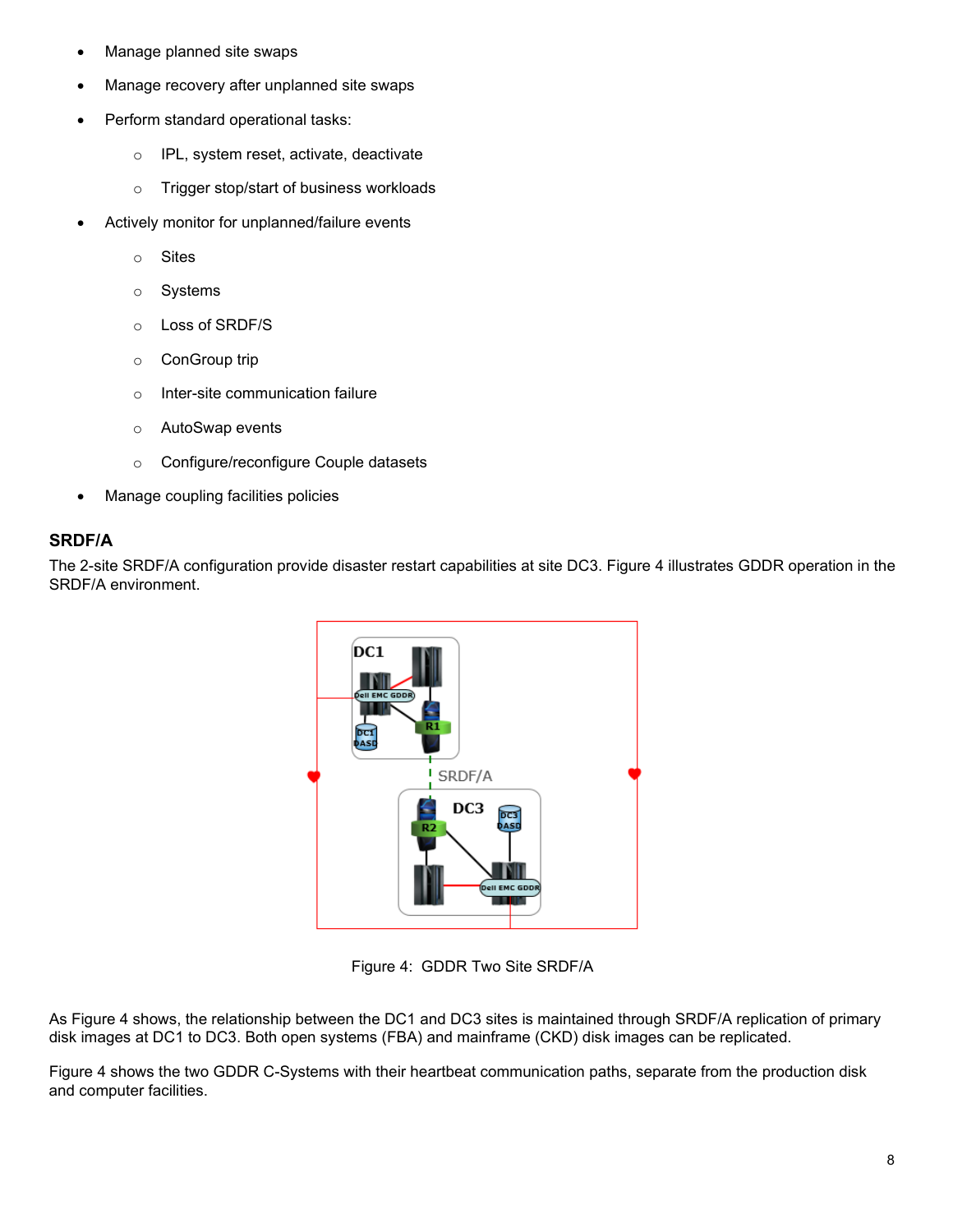GDDR does not have a requirement to "freeze" I/O to obtain a point of consistency. Multi-Session Consistency and SRDF/A provide the mechanism. At the point that GDDR receives notification of an unplanned or failure event, a point of consistency is already achieved through these foundation technologies.

In this environment, GDDR can do the following:

- Manage planned site swaps
- Restart processing at the secondary site following unplanned primary site events
- Perform standard operational tasks
	- o IPL, system reset, activate, deactivate
	- o Trigger stop/start of business workloads
- Actively monitor for unplanned/failure events
	- o Sites
	- o Systems
	- o Loss of SRDF/A
	- o Inter-site communication failure

#### <span id="page-8-0"></span>**SRDF/STAR**

The 3-site SRDF/Star configuration provides disaster restart capabilities at DC2 or DC3. Figure 5 illustrates GDDR operation in a concurrent SRDF/Star environment. GDDR can also be configured for operation in a cascaded SRDF/Star environment.



Figure 5: SRDF/Star with Autoswap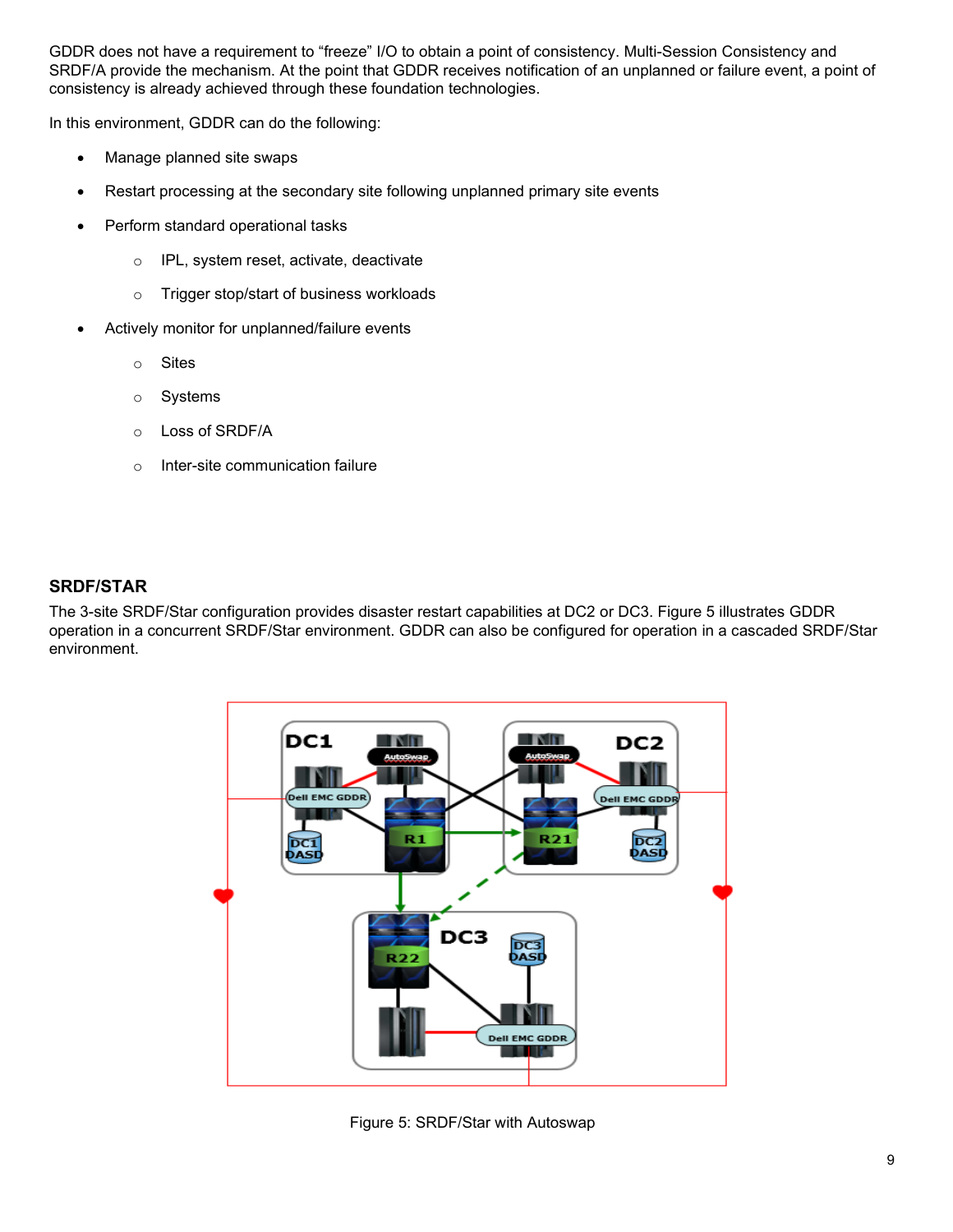The relationship between the DC1 and DC2 sites is maintained through SRDF/Synchronous replication of primary disk images at DC1 to DC2. Both open systems (FBA) and mainframe (CKD) disk images can be replicated. In a concurrent configuration, the asynchronous relationship is between DC1 and DC3, while in a cascaded environment, the asynchronous relationship is between DC2 and DC3.

Figure 5 shows the three GDDR C-Systems with their independent heartbeat communication paths, separate from the production disk and computer facilities. Each of the DC1 and DC2 production z/OS LPARs has Consistency Group (ConGroup) installed.

In this environment, GDDR can perform the following tasks:

- Manage planned site swaps
- Manage recovery after unplanned site swaps
- Manage reconfiguration of the SRDF/Star environment between concurrent and cascaded topologies
- Manage reconfiguration of the SRDF/Star environment from cascaded to concurrent with a primary processing site move
- Perform standard operational tasks:
	- o IPL, system reset, activate, deactivate
	- o Trigger stop/start of business workloads
- Actively monitor for unplanned/failure events, including:
	- o Sites
	- o Systems
	- o ConGroup trip
	- o Loss of SRDF/S
	- o Loss of SRDF/A
	- o Inter-site communication failure

#### <span id="page-9-0"></span>**SRDF/SQAR**

The 4-site SRDF/SQAR configuration provides disaster restart capabilities at DC2, DC3 or DC4. Figure 6 illustrates GDDR operation in a SRDF/SQAR environment. This topology features redundant SRDF/A connections for continuous DR protection out of region and provides the ability to resume a two site SRDF/S operation in another region without having to perform a full resynchronization between the arrays.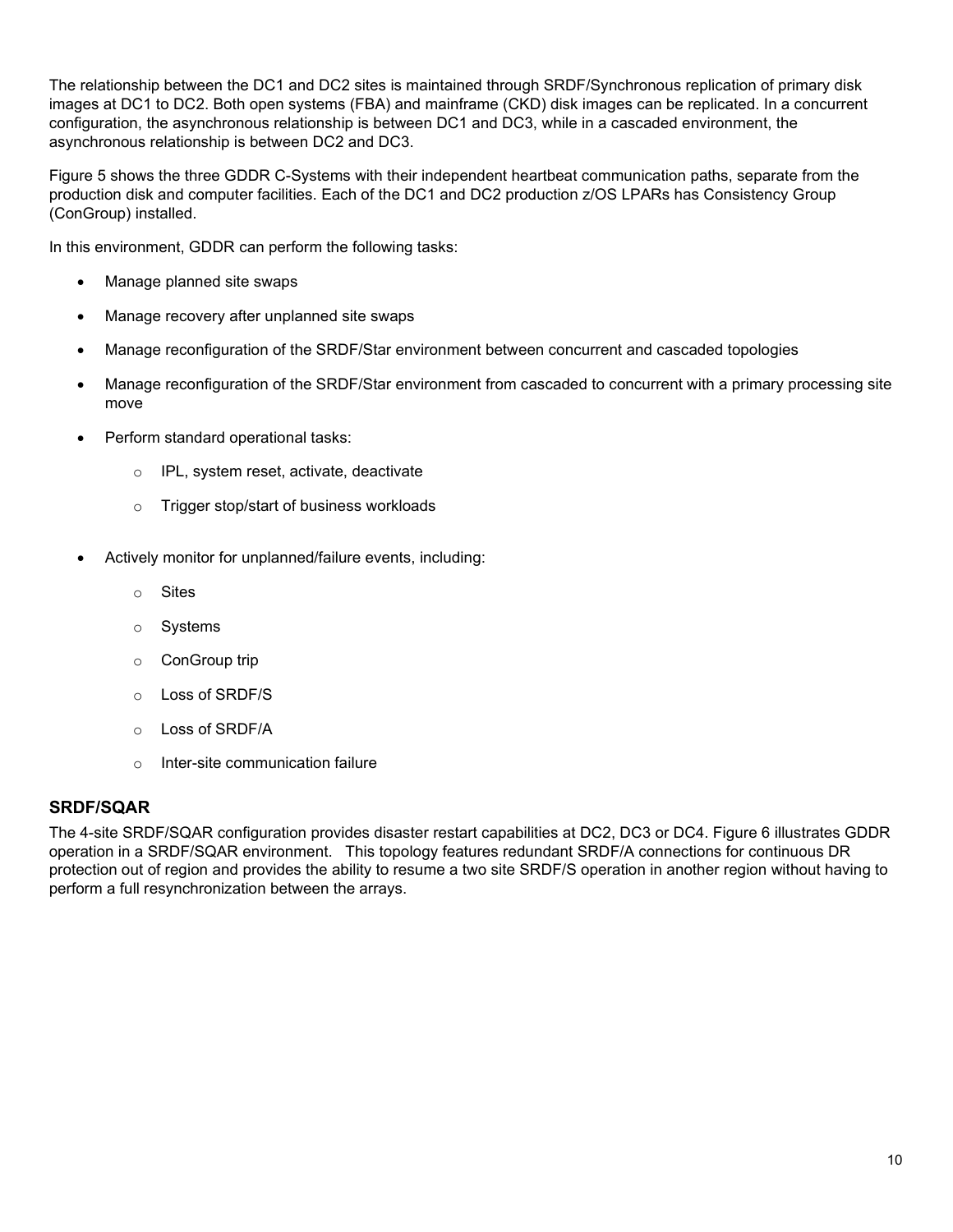

Figure 6: GDDR SRDF/SQAR

In this environment, GDDR can perform the following tasks:

- Manage planned site swaps
- Manage planned region swaps
- Continue remote SRDF/A replication following inter-site link failure
- Resume SRDF/S with AutoSwap protection in remote region following unplanned site/region outage
- Manage recovery after unplanned site swaps
- Manage recovery after unplanned region swaps
- Perform standard operational tasks:
	- o IPL, system reset, activate, deactivate
	- o Trigger stop/start of business workloads
- Actively monitor for unplanned/failure events, including:
	- o Sites
	- o Systems
	- o ConGroup trip
	- o Loss of SRDF/S
	- o Loss of SRDF/A
	- o Inter-site communication failure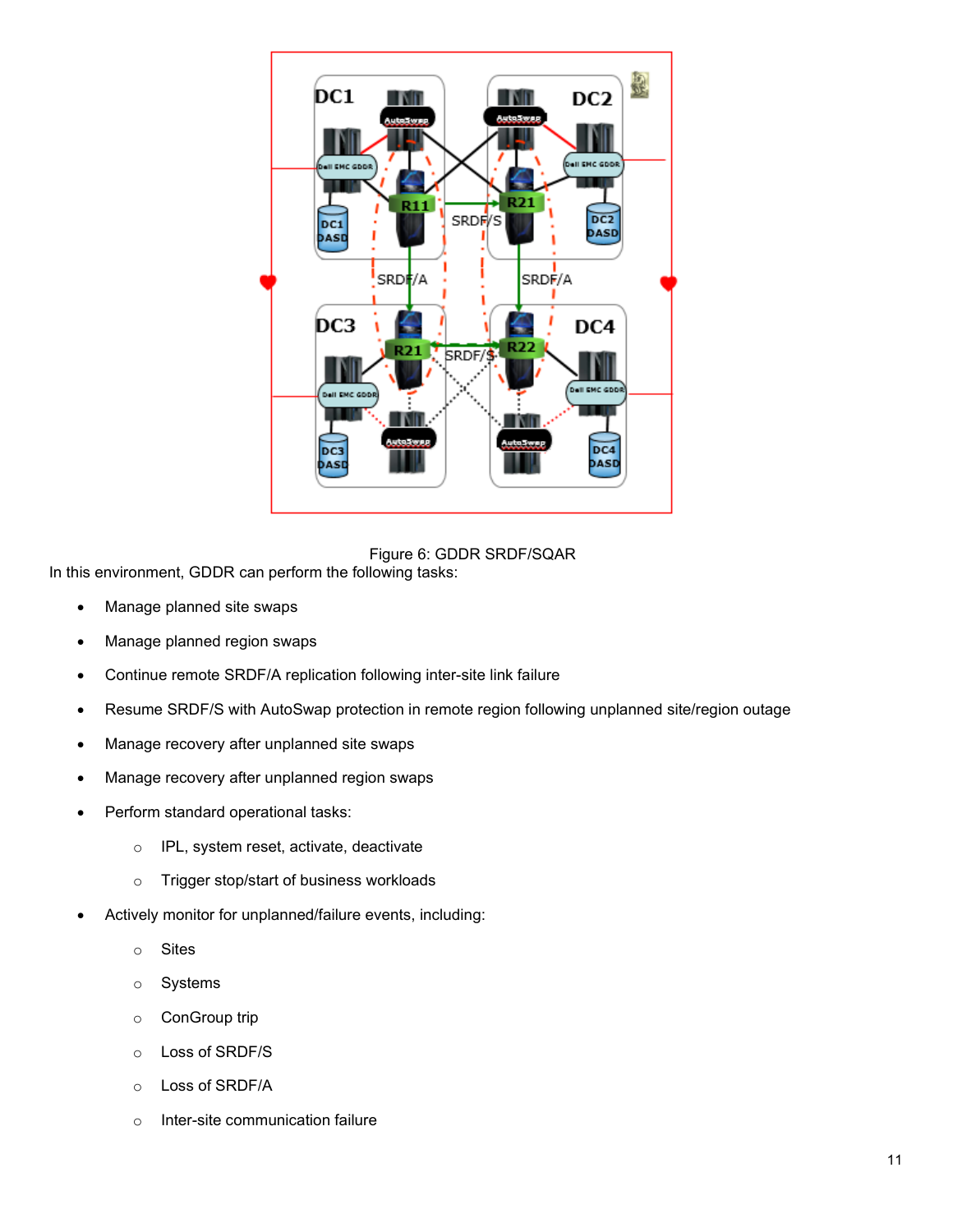# <span id="page-11-0"></span>**GDDR Tape: Support with Dell EMC Disk Library for Mainframe (DLm)**

Since GDDR is able to produce consistency across open systems platforms and z/OS it was natural to apply this capability to the Dell EMC Disk Library for Mainframe (DLm), as the DLm is simply treated as another open systems host to GDDR. By including a DLm that uses PowerMax 8000 or VMAX storage as its back-end disk into a GDDR managed consistency group, GDDR is able to provide consistency across tape data and the tape file related meta-data stored on DASD, such as the tape catalog, ICF catalog, and DFSMShsm control datasets. This concept is known as 'Universal Data Consistency' and is unique in the marketplace in its ability to ensure data integrity across tape and DASD in local and remote (synchronous and asynchronous) replication environments.



Figure 7: Universal Data Consistency

# <span id="page-11-1"></span>**GDDR Enhancements by Version Level**

#### <span id="page-11-2"></span>**Version 5.2**

Added the following enhancements to release 5.1:

#### **1. Support for PowerMax 800 and VMAX 950F All Flash array with Mainframe Enablers V8.x**

- **2. Exploitation of TimeFinder SnapVX:** SnapVX is a new local replication technology available in the PowerMax 8000 and VMAX 950F All Flash arrays that allows up to 256 point in time copies per volume in a very capacity efficient manner using new pointer based technology. While TimeFinder SnapVX is used by GDDR on PowerMax, VMAX3 and VMAX All Flash systems, TimeFinder Clone support has also been added to GDDR for use on older VMAX systems. Expanding support for both TimeFinder features allows GDDR to take consistent point in time copies in environments with multiple generations of VMAX arrays, protecting customers' investments in Dell EMC technology.
- **3. Support for Data Protector for z Systems (zDP):** zDP is a Dell EMC z/OS based application that utilizes SnapVX snapshots to enable rapid recovery from logical data corruption. zDP achieves this by providing multiple, frequent, consistent, point-in-time copies of data in an automated fashion across multiple volumes from which an application level recovery can be conducted. By providing easy access to multiple different point-in-time copies of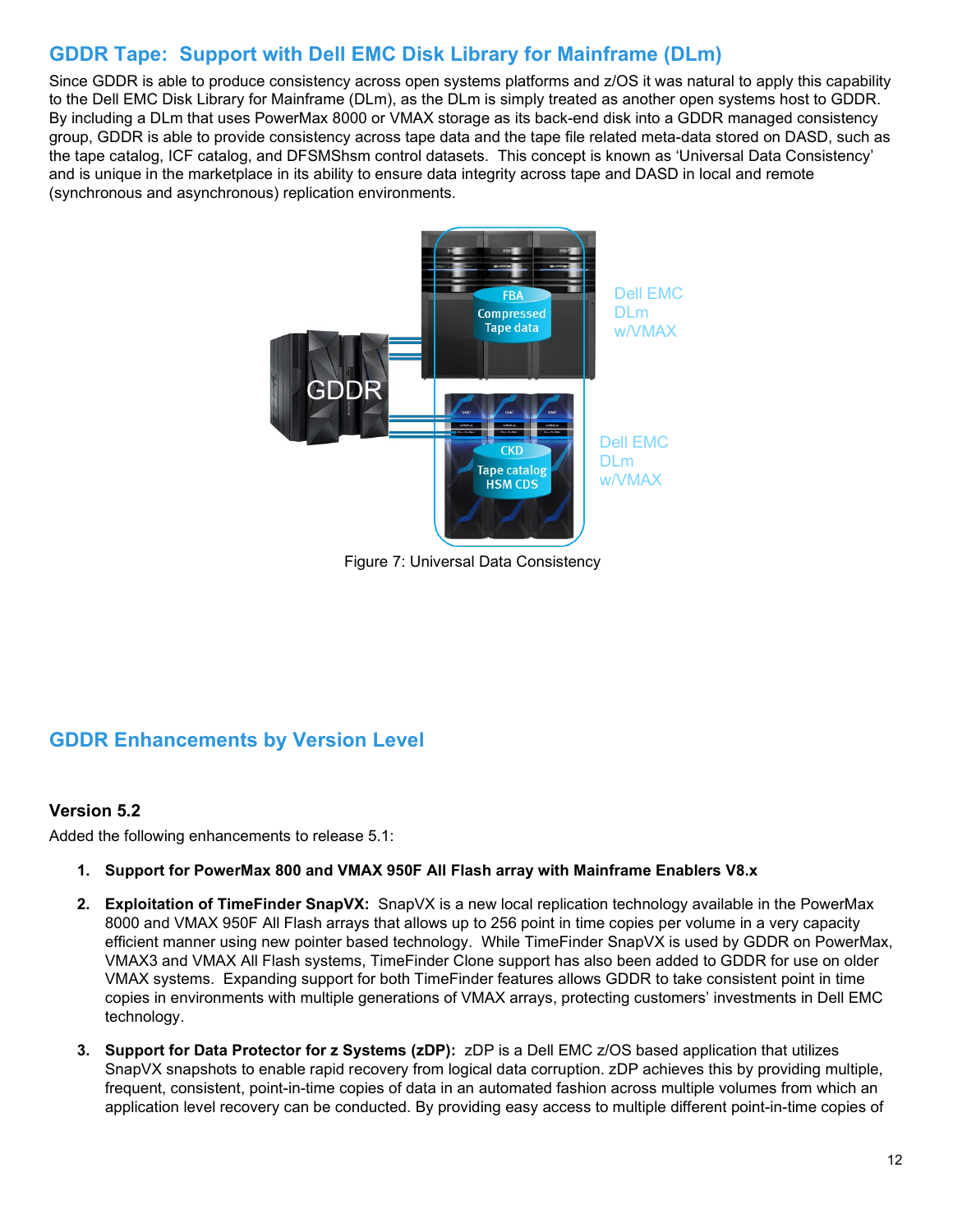data (with a granularity of minutes), precise remediation of logical data corruption can be performed using storage or application-based recovery procedures. zDP provides the following benefits:

- a. Faster recovery times as less data must be processed due to the granularity of the available point in time data copies
- b. Cross application data consistency for recovery data
- c. Minimal data loss compared to the previous method of restoring data from daily or weekly backups. This is especially important for non-DBMS data, which does not have the granular recovery options provided by log files and image copies associated with database management systems.

GDDR 5.0 provides support for zDP, interfacing with zDP where required during GDDR automation tasks to ensure planned an unplanned actions execute successfully on zDP managed volumes.

With the release of PowerMax OS / HyperMax OS 5978 SR, (September 2019), zDP is supported in GDDR STAR and SQAR configurations.

#### <span id="page-12-0"></span>**Version 5.3**

Version 5.3 of GDDR adds the following enhancements to release 5.2:

1. **GDDR Tape support for 3-site long distance asynchronous replication for DLm with VNX and/or DD storage.**

This enables GDDR Tape to provide a full complement of failover, switchover, disaster recovery and disaster recovery test operations for DLm using VNX and DD backends in the following two new configurations:

- a. GDDR for SRDF/Star-A with GDDR Tape for 3 site long distance asynchronous replication
- b. GDDR Tape 3 site long distance asynchronous replication.

#### 2. **GDDR Tape support for DLm's enhanced multiple independent tenants**

This GDDR feature adds support to control the configuration settings for up to 8 'tenants' within the DLm. A tenant is defined as an instance of a tape library and set of devices for a specific DLm user, such as a z/OS sysplex. This extends the current limit of 2. This capability requires DLm 5.3 as a co-requisite for customers using DD or VNX storage and a minimum of DLm 5.1 for PowerMax/VMAX backends.

#### 3. **GDDR script protection from external device locking processes**

Leverages device expansion of 3390 devices from smaller to larger capacities online and while local and remote replication is active (subject to PowerMax OS supported replication features) in a GDDR-managed configuration by providing an interlock mechanism between GDDR scripts and DVE processes or other processes taking device locks.

#### 4. **zDP Active Monitoring**

Enables support in GDDR of 1024 snapsets in zDP and monitors zDP operational status in order to ensure users are alerted for any zDP failure.

#### 5. **Automated SRDF/A Recovery**

Provides automated recovery for SRDF/A failures (with gold copy protection using SnapVX) within GDDR SRDF/A Multi Cycle Mode environments

#### 6. **TimeFinder/Clone precopy support**

Allows GDDR to utilize 'precopy' in TF/Clone commands so that background copy to the target volume occurs prior to ACTIVATE.

#### <span id="page-12-1"></span>7. **Script execution Previewer**

Provide a list of the script steps, with meaningful descriptions, that will be executed during the current script, based on GDDR's response to planned or unplanned events.